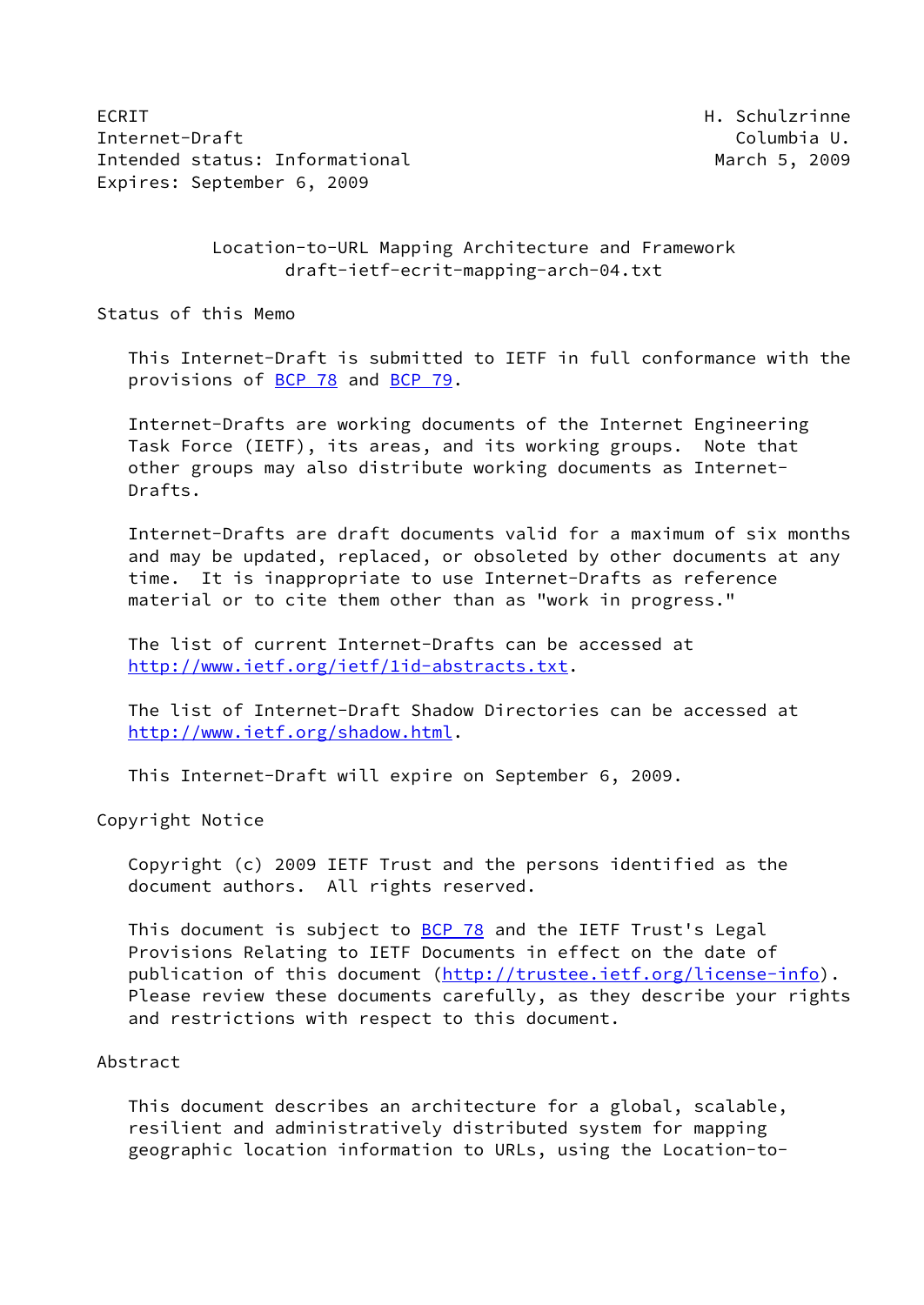```
Internet-Draft MapArch MapArch March 2009
```
 Service (LoST) protocol. The architecture generalizes well-known approaches found in hierarchical lookup systems such as DNS.

Table of Contents

| 2.                                              |  |  |  |  |
|-------------------------------------------------|--|--|--|--|
| 3.                                              |  |  |  |  |
|                                                 |  |  |  |  |
| $\underline{4.1}$ . The Principal Components 5  |  |  |  |  |
| 4.2. Minimal System Architecture 7              |  |  |  |  |
| 5.                                              |  |  |  |  |
| 6.                                              |  |  |  |  |
| 7. Trees: Maintaining Authoritative Knowledge 8 |  |  |  |  |
| 7.1.                                            |  |  |  |  |
|                                                 |  |  |  |  |
| 7.3. Overlapping Coverage Regions 11            |  |  |  |  |
| $\underline{7.4}$ . Scaling and Reliability 12  |  |  |  |  |
|                                                 |  |  |  |  |
| <u>9</u> . Configuring Service Numbers 13       |  |  |  |  |
| 10. Security Considerations 15                  |  |  |  |  |
|                                                 |  |  |  |  |
|                                                 |  |  |  |  |
|                                                 |  |  |  |  |
|                                                 |  |  |  |  |
| 13.2. Informative References 16                 |  |  |  |  |
|                                                 |  |  |  |  |
|                                                 |  |  |  |  |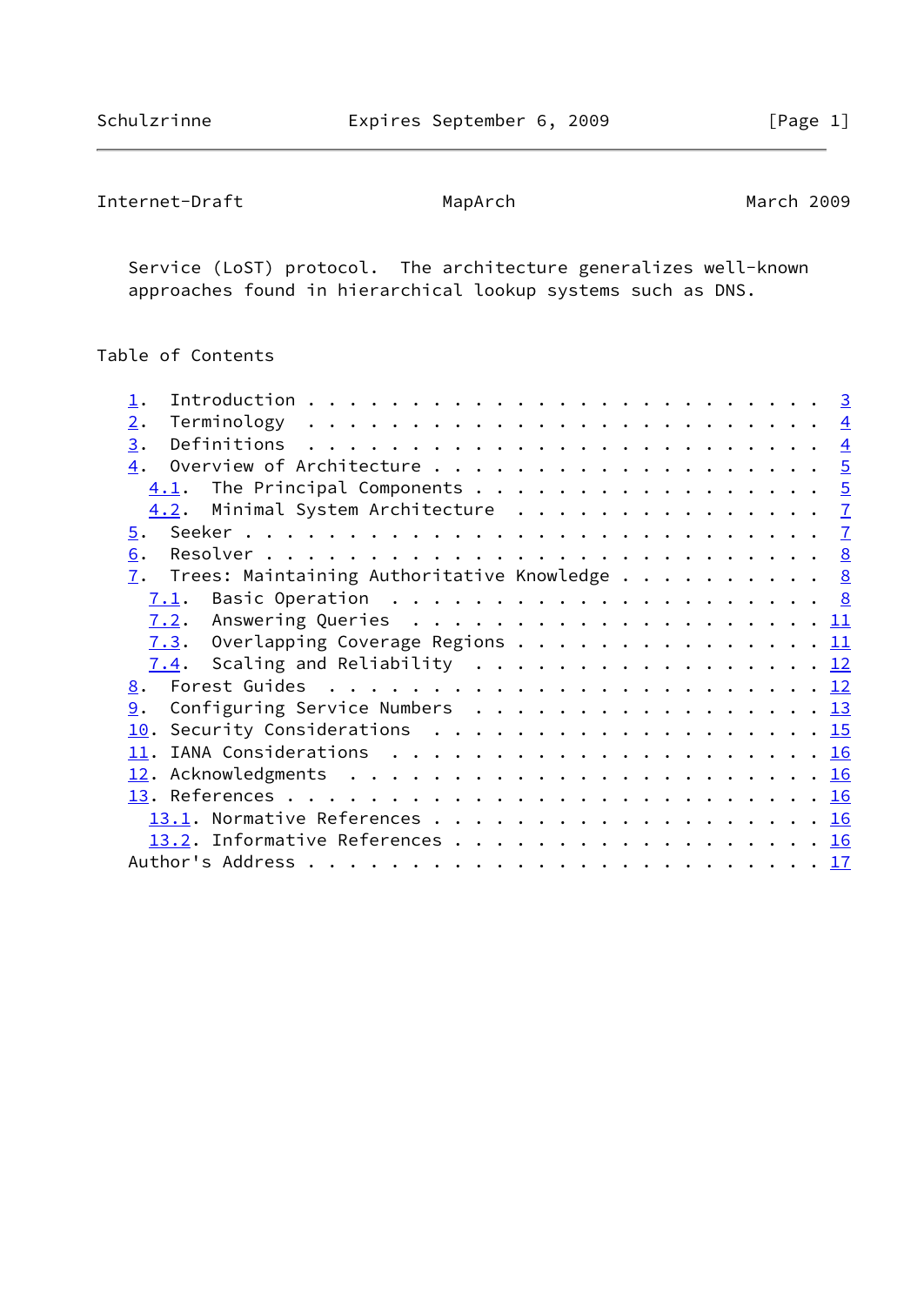Schulzrinne **Expires September 6, 2009** [Page 2]

<span id="page-2-1"></span>Internet-Draft MapArch MapArch March 2009

#### <span id="page-2-0"></span>[1](#page-2-0). Introduction

 It is often desirable to allow users to access a service that provides a common function, but is actually offered by a variety of local service providers. In many of these cases, the service provider chosen depends on the location of the person wishing to access that service. Among the best-known public services of this kind is emergency calling, where emergency calls are routed to the most appropriate public safety answering point (PSAP), based on the caller's physical location. Other services, from food delivery to directory services and roadside assistance, also follow this general pattern. This is a mapping problem [\[RFC5012](https://datatracker.ietf.org/doc/pdf/rfc5012)], where a geographic location and a service identifier (URN) [\[RFC5031](https://datatracker.ietf.org/doc/pdf/rfc5031)] is translated into a set of URIs, the service URIs, that allow the Internet system to contact an appropriate network entity that provides the service.

 The caller does not need to know where the service is being provided from, and the location of the service provider may change over time, e.g., to deal with temporary overloads, failures in the primary service provider location or long-term changes in system architecture. For emergency services, this problem is described in more detail in [\[I-D.ietf-ecrit-framework](#page-18-1)].

The overall emergency calling architecture  $[\underline{I-D.iett-ecrit-framework}]$  separates mapping from placing calls or otherwise invoking the service, so the same mechanism can be used to verify that a mapping exists ("address validation") or to obtain test service URIs.

 Mapping locations to URIs describing services requires a distributed, scalable and highly resilient infrastructure. Authoritative knowledge about such mappings is distributed among a large number of autonomous entities that may have no direct knowledge of each other. In this document, we describe an architecture for such a global service. It allows significant freedom to combine and split functionality among actual servers and imposes few requirements as to who should operate particular services.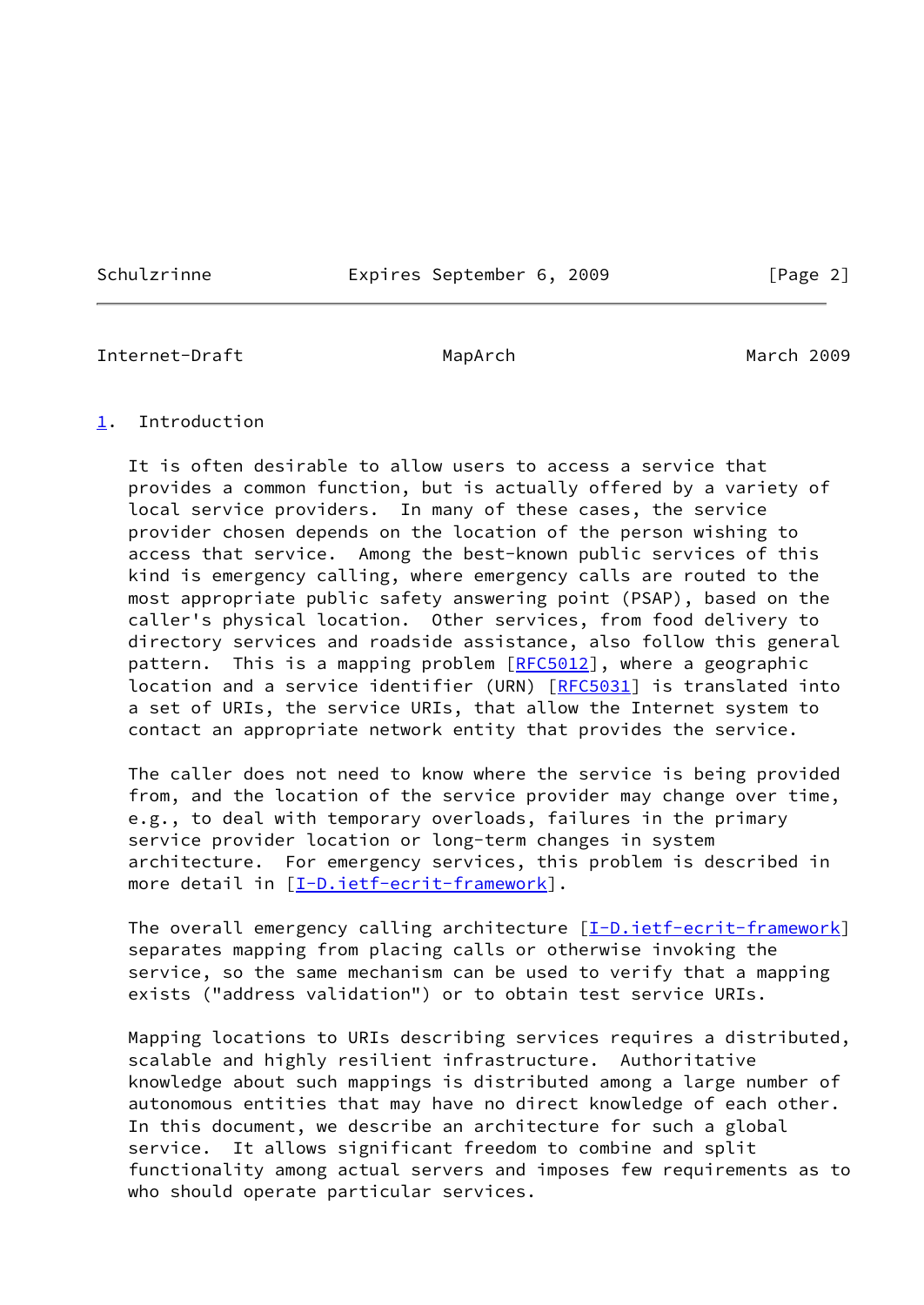Besides determining the service URI, end systems also need to determine the local service numbers. As discussed in **Section 9**, the architecture described here can also address that problem.

 The architecture described here uses the Location-to-Service Translation (LoST) [[RFC5222\]](https://datatracker.ietf.org/doc/pdf/rfc5222) protocol, although much of the discussion would also apply for other mapping protocols satisfying the mapping requirements [\[RFC5012](https://datatracker.ietf.org/doc/pdf/rfc5012)].

Schulzrinne **Expires September 6, 2009** [Page 3]

<span id="page-3-1"></span>Internet-Draft MapArch March 2009

# <span id="page-3-0"></span>[2](#page-3-0). Terminology

 The key words "MUST", "MUST NOT", "REQUIRED", "SHALL", "SHALL NOT", "SHOULD", "SHOULD NOT", "RECOMMENDED", "MAY", and "OPTIONAL" in this document are to be interpreted as described in [RFC 2119 \[RFC2119](https://datatracker.ietf.org/doc/pdf/rfc2119)] and indicate requirement levels for compliant implementations.

# <span id="page-3-2"></span>[3](#page-3-2). Definitions

 In addition to the terms defined in [\[RFC5012](https://datatracker.ietf.org/doc/pdf/rfc5012)], this document uses the following terms to describe LoST clients and servers:

- authoritative mapping server (AMS): An authoritative mapping server (AMS) is a LoST server that can provide the authoritative answer to a particular set of queries, e.g., covering a set of PIDF-LO civic labels or a particular region described by a geometric shape. In some (rare) cases of territorial disputes, two resolvers may be authoritative for the same region. An AMS may redirect or forward a query to another AMS within the tree.
- child: A child is an AMS that is authoritative for a subregion of another AMS. A child can in turn be parent for another AMS.
- (tree node) cluster: A node cluster is a group of LoST servers that all share the same mapping information and return the same results for queries. Clusters provide redundancy and share query load. Clusters are fully-meshed, i.e., they all exchange updates with each other.
- coverage region: The coverage region of an AMS is the geographic region within which the AMS is able to authoritatively answer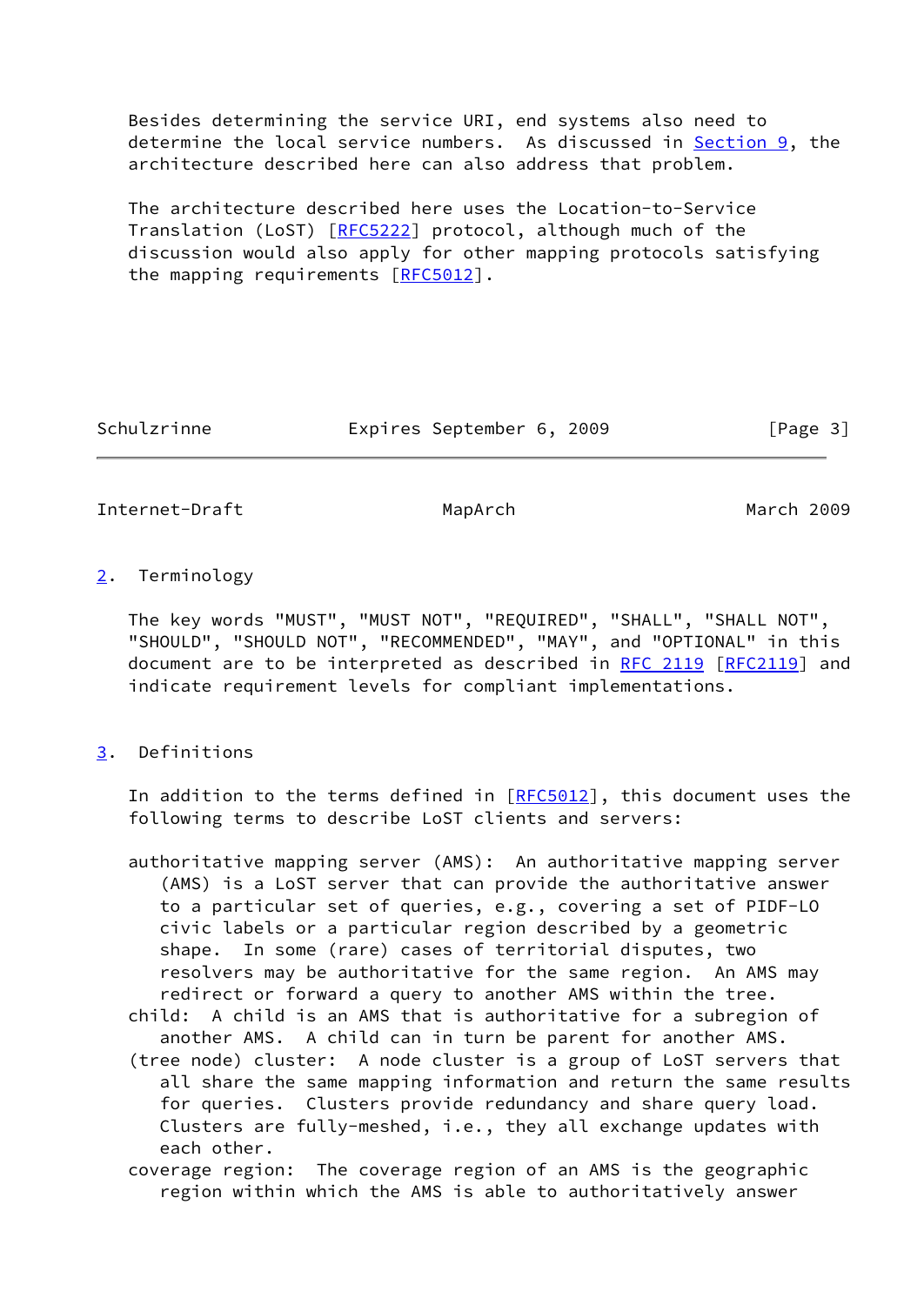mapping queries. Coverage regions are generally, but not necessarily, contigous and may be represented as either a subset of a civic address or a geometric object.

- forest guide (FG): A forest guide (FG) has knowledge of the coverage region of trees for a particular top-level service.
- mapping: A mapping is a short-hand for 'mapping from a location object to one or more URLs describing either another mapping server or the desired service URLs'.
- parent: A mapping server that covers the region of all of its children. A mapping server without a parent is a root AMS.
- resolver: A resolver is contacted by a seeker, consults a forest mapping server and then resolves the query using an appropriate tree. Resolvers may cache query results.
- seeker: A seeker is a LoST client requesting a mapping. A seeker does not provide mapping services to others, but may cache results for its own use.

Schulzrinne Expires September 6, 2009 [Page 4]

<span id="page-4-1"></span>Internet-Draft MapArch March 2009

- tree: A tree consists of a self-contained hierarchy of authoritative mapping servers for a particular service. Each tree exports its coverage region to the forest mapping servers.
- <span id="page-4-0"></span>[4](#page-4-0). Overview of Architecture
- <span id="page-4-2"></span>[4.1](#page-4-2). The Principal Components

 The mapping architecture distinguishes four logical roles: seekers, resolvers, authoritative mapping servers (AMS) and forest guides (FGs). End users of the LoST-based [\[RFC5222](https://datatracker.ietf.org/doc/pdf/rfc5222)] mapping mechanism, called seekers, contact resolvers that cache query results and know one or more forest guides. Forest guides form the top level of a conceptual hierarchy, with one or more trees providing a hierarchical resolution service for different geographic regions. Forest guides know the geographic coverage region of all or almost all trees and direct queries to the node at the top of the appropriate tree. Trees consist of authoritative mapping servers and maintain the authoritative mapping information.

Seekers, resolvers, authoritative mapping servers and forest guides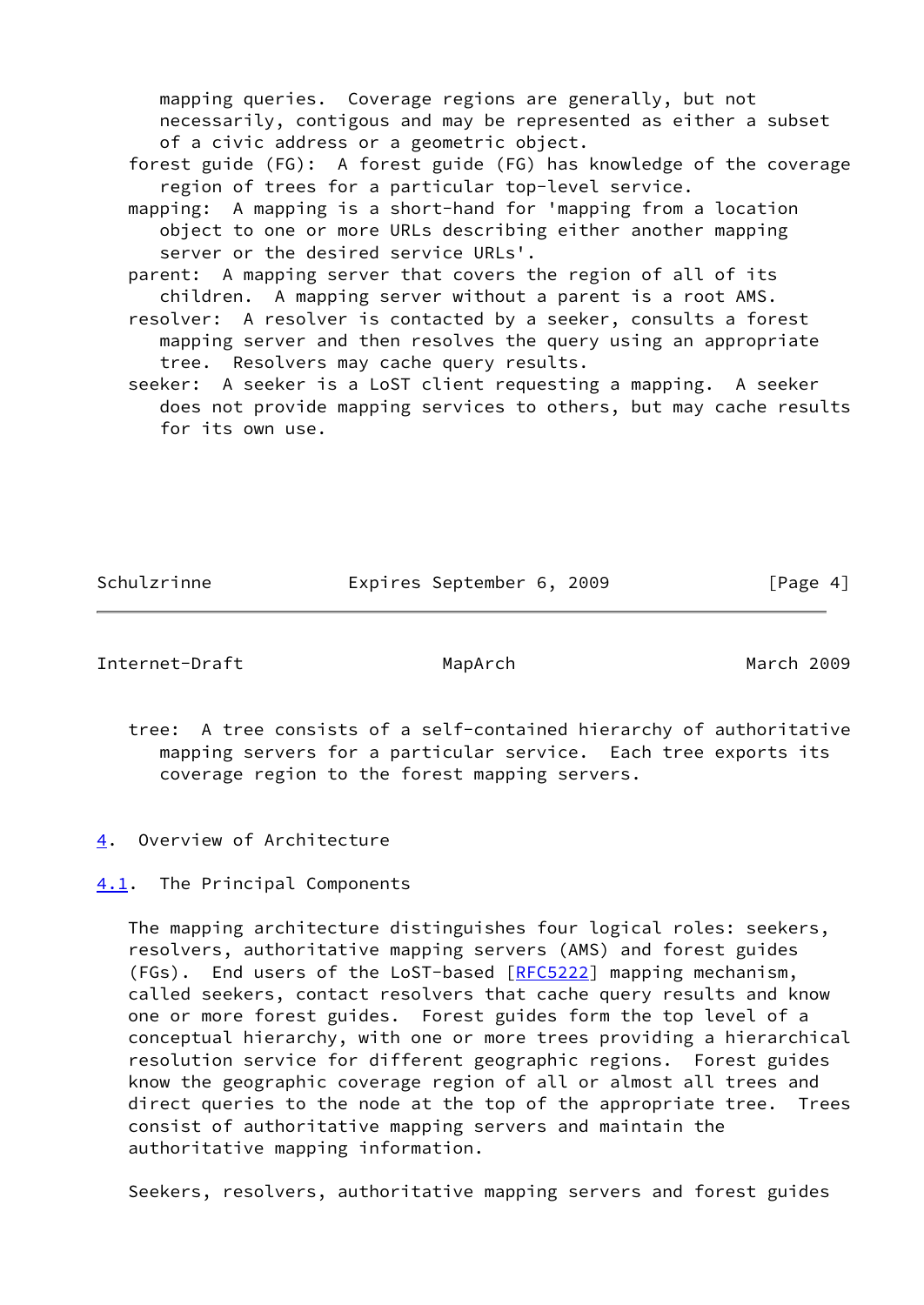all communicate using LoST; indeed, it is likely that in many cases, the same software can operate as a resolver, authoritative mapping server and forest guide. In addition to the basic LoST query protocol [\[RFC5222](https://datatracker.ietf.org/doc/pdf/rfc5222)], a synchronization protocol [\[I-D.schulzrinne-ecrit-lost-sync](#page-18-2)] may be used to exchange information between forest guides or to push coverage information from a tree node to its parent.

 Seekers may be part of VoIP or other end systems, or SIP proxies or similar call routing functions.

 Figure 1 shows the interaction of the components. The lines indicating the connection between the forest guides are logical connections, indicating that they are synchronizing their information via the synchronization protocol [\[I-D.schulzrinne-ecrit-lost-sync](#page-18-2)].

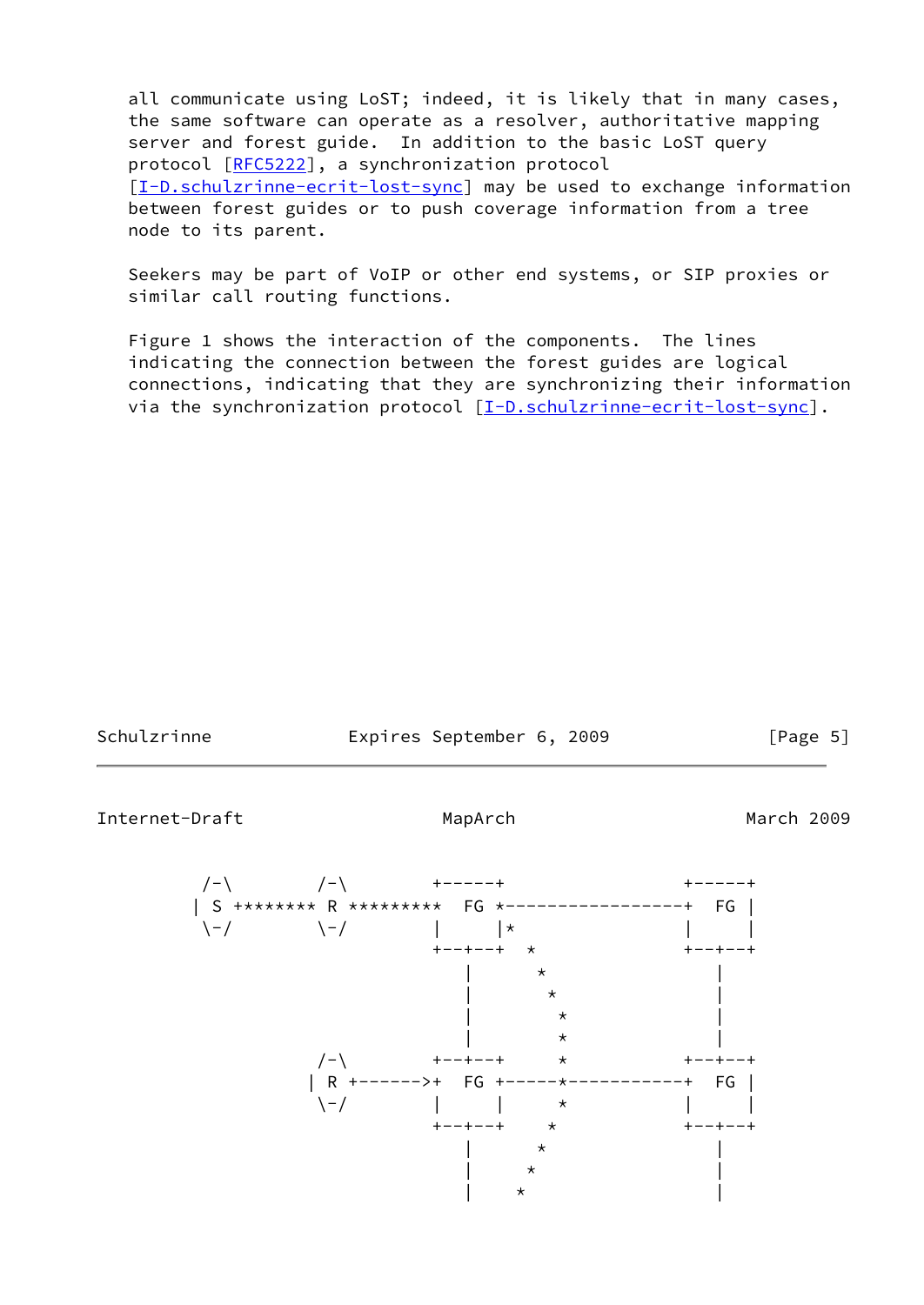

 Architecture diagram, showing seekers (S), resolvers (R), forest guides (FG) and trees. The star  $(*)$  line indicates the flow of the query and responses in recursive mode, while the lines indicate synchronization relationships.

#### Figure 1

 The mapping function for the world is divided among trees. The collection of trees may not cover the whole world and trees are added and removed as the organization of mapping data changes. We call the collection of trees a forest. There is no limit on the number of trees within the forest, but the author guesses that the number of trees will likely be somewhere between a few hundred and a few thousand. The lower estimate would apply if each country operates one tree, the higher if different governmental or private organizations within a country operate independent trees. We assume that tree coverage information changes relatively slowly, on the order of less than one change per year per tree, although the system imposes no specific threshold. Tree coverage would change, for example, if a country is split or merged or if two trees for different regions become part of a larger tree. (On the other hand, information within a tree is likely to change much more frequently.)

| Schulzrinne | Expires September 6, 2009 |  | [Page 6] |
|-------------|---------------------------|--|----------|
|             |                           |  |          |

<span id="page-6-1"></span>Internet-Draft MapArch MapArch March 2009

# <span id="page-6-0"></span>[4.2](#page-6-0). Minimal System Architecture

 It is possible to build a functioning system consisting only of seekers and resolvers if these resolvers have other means of obtaining mapping data. For example, a company acting as a mapping service provider could collect mapping records manually and make them available to their customers through the resolver. While feasible as a starting point, such an architecture is unlikely to scale globally.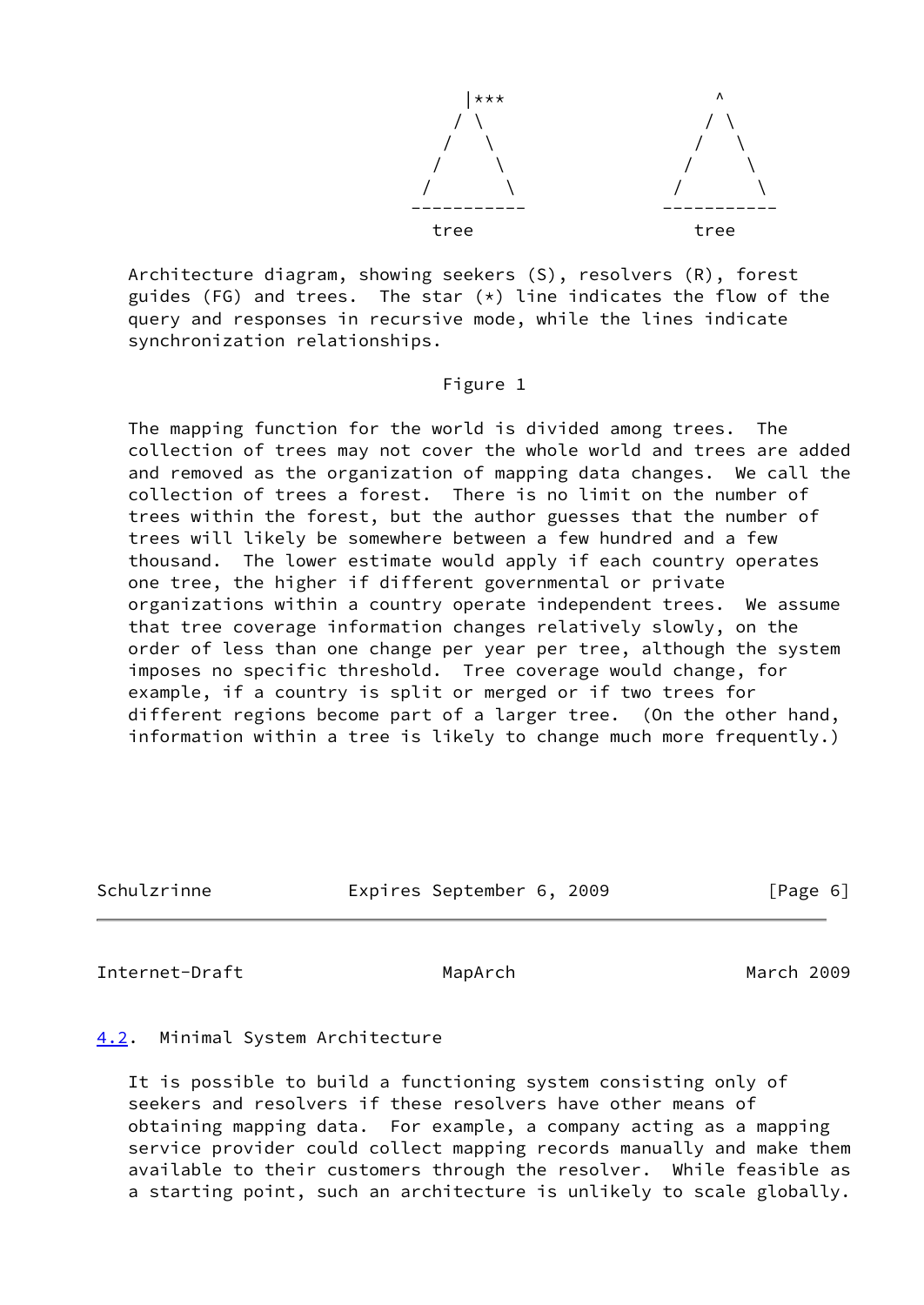Among other problems, it becomes very hard for providers of authoritative data to ensure that all such providers have up-to-date information. If new trees are set up, they would somehow make themselves known to these providers. Such a mechanism would be similar to the old "hosts.txt" mechanism for distributing host information in the early Internet before DNS was developed.

Below, we describe the operation of each component in more detail.

#### <span id="page-7-0"></span>[5](#page-7-0). Seeker

 Clients desiring location-to-service mappings are known as seekers. Seekers are consumers of mapping data and originate LoST queries as LoST protocol clients. Seekers do not answer LoST queries. They contact either forest guides or resolvers to find the appropriate tree that can authoritatively answer their questions. Seekers can be end systems such as SIP user agents or call routing entities such as SIP proxy servers.

 Seekers may need to obtain mapping information in several steps, i.e., they may obtain pointers to intermediate servers that lead them closer to the final mapping. Seekers MAY cache query results for later use, but otherwise have no obligations to other entities in the system.

 Seekers need to be able to identify appropriate resolvers. The mechanism for providing seekers with that information is likely to differ depending on who operates the resolvers. For example, if the voice service provider operates the resolver, it might include the location of the resolver in the SIP configuration information it distributes to its user agents. An Internet access provider or enterprise can provide a pointer to a resolver via DHCP [\[RFC5223](https://datatracker.ietf.org/doc/pdf/rfc5223)]. In an ad-hoc or zero-configuration environment, appropriate service directories may advertise resolvers.

 Like other entities in the system, seekers can cache responses. This is particularly useful if the response describes the result for a civic or geospatial region, rather than just a point. For example, for mobile nodes, seekers would only have to update their resolution

| Schulzrinne |  | Expires September 6, 2009 |  |  | [Page 7] |
|-------------|--|---------------------------|--|--|----------|
|-------------|--|---------------------------|--|--|----------|

<span id="page-7-1"></span>Internet-Draft MapArch March 2009

results when they leave the coverage area of a service provider, such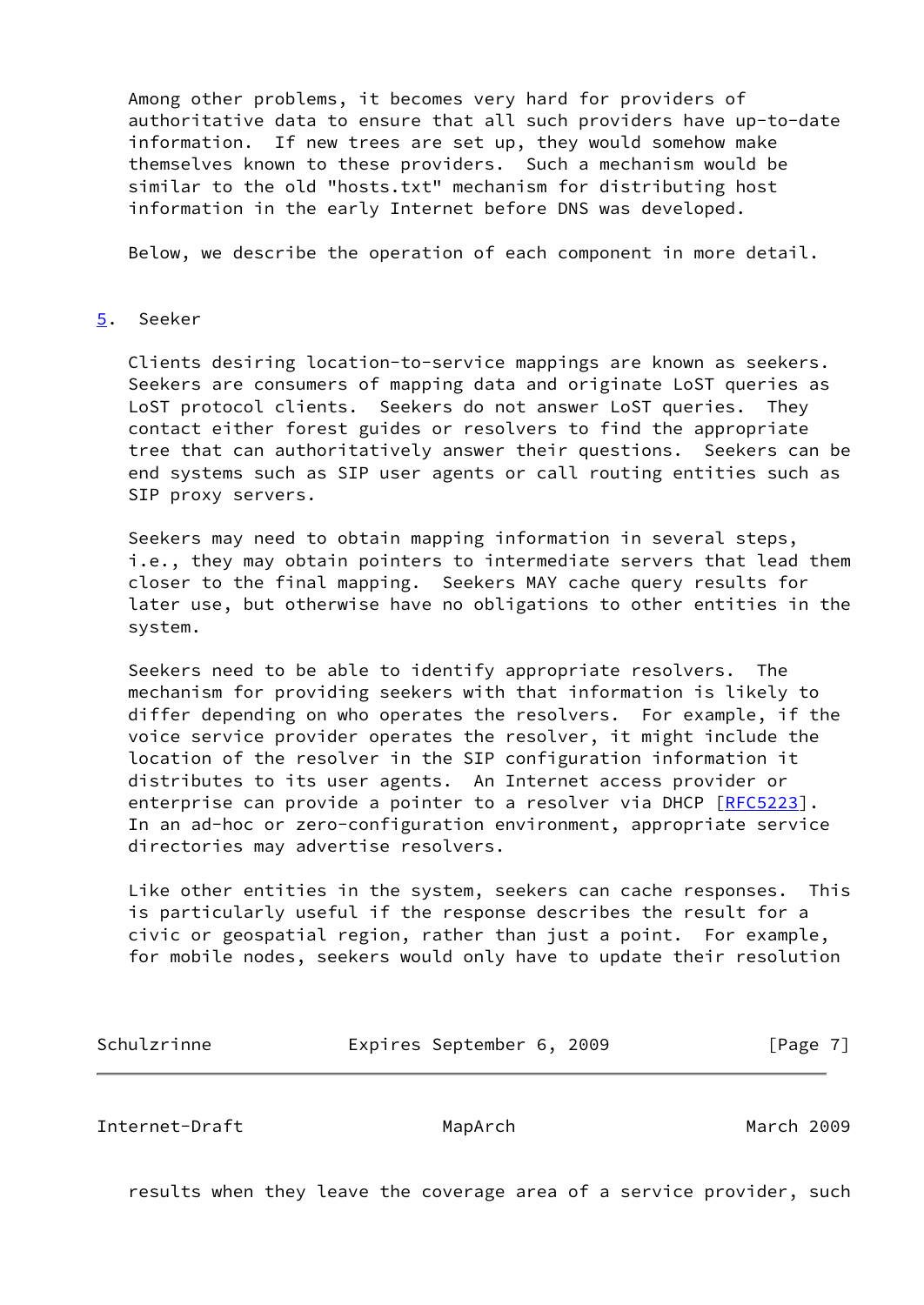as a PSAP for emergency services, and can avoid repeatedly polling for this information whenever the location information changes slightly. (Mobile nodes would also need a location update mechanism that is either local or triggered when they leave the current service area.) This will likely be of particular benefit for seekers representing a large user population, such as the outbound proxy in a corporate network. For example, rather than having to query separately for each cubicle, information provided by the authoritative node may indicate that the whole campus is covered by the same service provider.

 Given this caching mechanism and cache lifetimes of several days, most mobile users traveling to and from work would only need to obtain service area information along their commute route once during each cache lifetime.

# <span id="page-8-0"></span>[6](#page-8-0). Resolver

 A seeker can contact a forest guide (see below) directly, but may not be able to easily locate such a guide. In addition, seekers in the same geographic area may already have asked the same question. Thus, it makes sense to introduce another entity, known as a resolver in the architecture, that knows how to contact one or more forest guides and caches earlier queries to accelerate the response to mapping queries and to improve the resiliency of the system. Each resolver can decide autonomously which FGs to use, with possibly different choices for each top-level service.

 ISPs or VSPs may include the address of a suitable resolver in their configuration information, e.g., in SIP configuration for a VSP or DHCP [\[RFC5223](https://datatracker.ietf.org/doc/pdf/rfc5223)] for an ISP. Resolvers are manually configured with the name of one or more forest guides.

# <span id="page-8-1"></span>[7](#page-8-1). Trees: Maintaining Authoritative Knowledge

# <span id="page-8-2"></span>[7.1](#page-8-2). Basic Operation

 The architecture assumes that authoritative knowledge about the mapping data is distributed among many independent administrative entities, but clients (seekers) may potentially need to find out mapping information for any spot on earth. (Extensions to extra terrestrial applications are left for future exploration.) Information is organized hierarchically, in a tree, with tree nodes representing larger geographic areas pointing to several child nodes each representing a smaller area. Each tree node can be a cluster of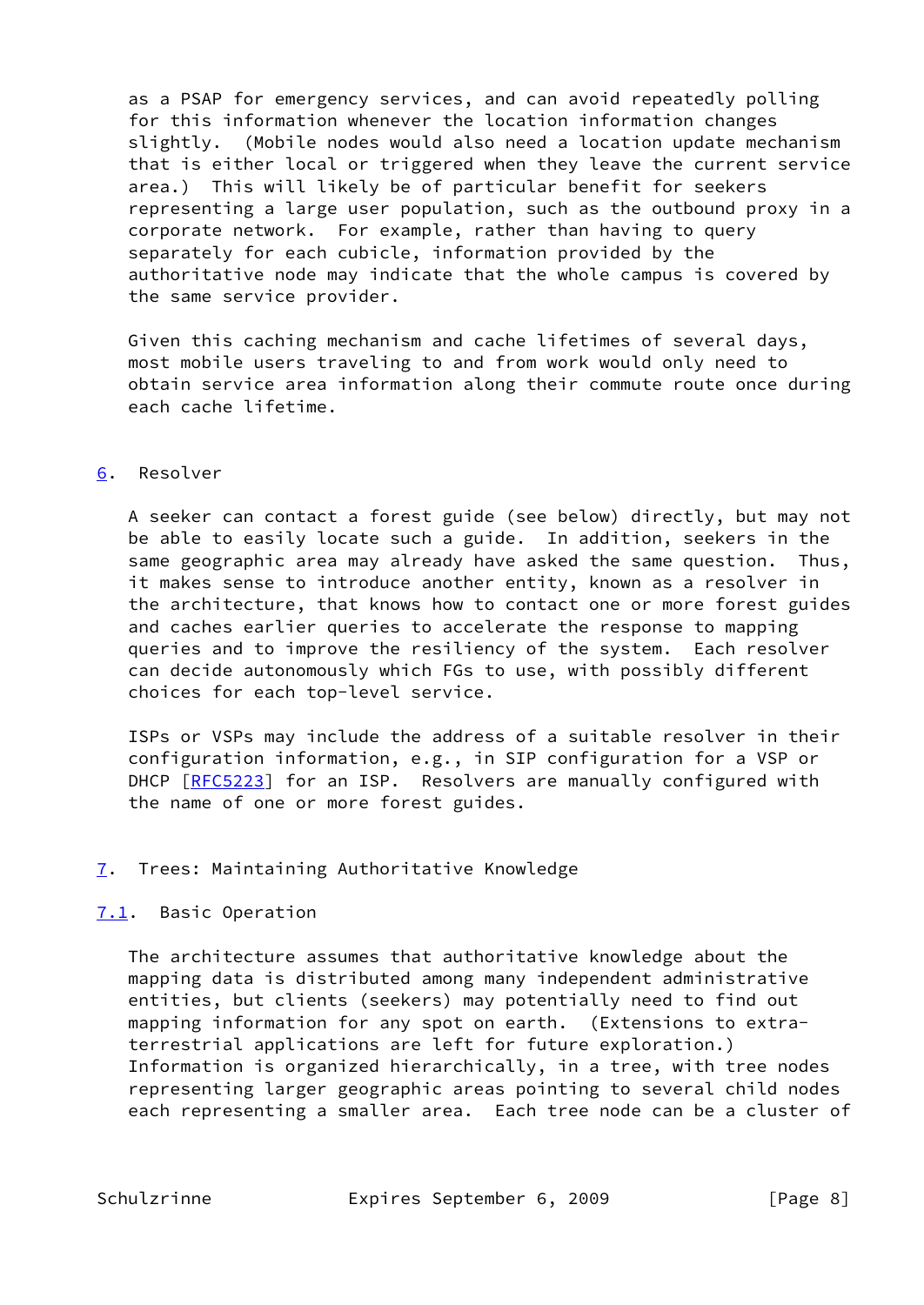LoST servers that all contain the same information and back up each other.

 Each tree can map a location described by either civic or geographic coordinates, but not both, for one type of service (such as 'sos.police', 'sos.fire' or 'counseling'), although nothing prevents re-using the same servers for multiple different services or both types of coordinates. The collection of all trees for one service is known as a forest.

 Each tree root announces its coverage region to one or more forest guides.

 Each tree node cluster knows the coverage region of its children and sends queries to the appropriate server "down" the tree. Each such tree node knows authoritatively about the service mappings for a particular region, typically, but not necessarily, contiguous. The region can be described by any of the shapes in the LoST specification expressed in geospatial coordinates, such as circles or polygons, or a set of civic address descriptors (e.g., "country = DE, A1 = Bavaria"). These coverage regions may be aligned with political boundaries, but that is not required. In most cases, to avoid confusion, only one cluster is responsible for a particular geographic or civic location, but the system can also deal with cases where coverage regions overlap.

 There are no assumptions about the coverage region of a tree as a whole. For example, a tree could cover a single city, or a state/ province or a whole country. Nodes within a tree need to loosely coordinate their operation, but they do not need to be operated by the same administrator.

The tree architecture is roughly similar to the domain name system (DNS), except that delegation is not by label, but rather by region. (Naturally, DNS does not have the notion of forest guides.) One can also draw analogies to LDAP, when deployed in a distributed fashion.

 Tree nodes maintain two types of information, namely coverage regions and mappings. Coverage regions describe the region served by a child node in the tree and point to a child node for further resolution. Mappings contain an actual service URI leading to a service provider or another signaling server representing a group of service providers, which in turn might further route signaling requests to more servers covering smaller regions.

Leaf nodes, i.e., nodes without children, only maintain mappings,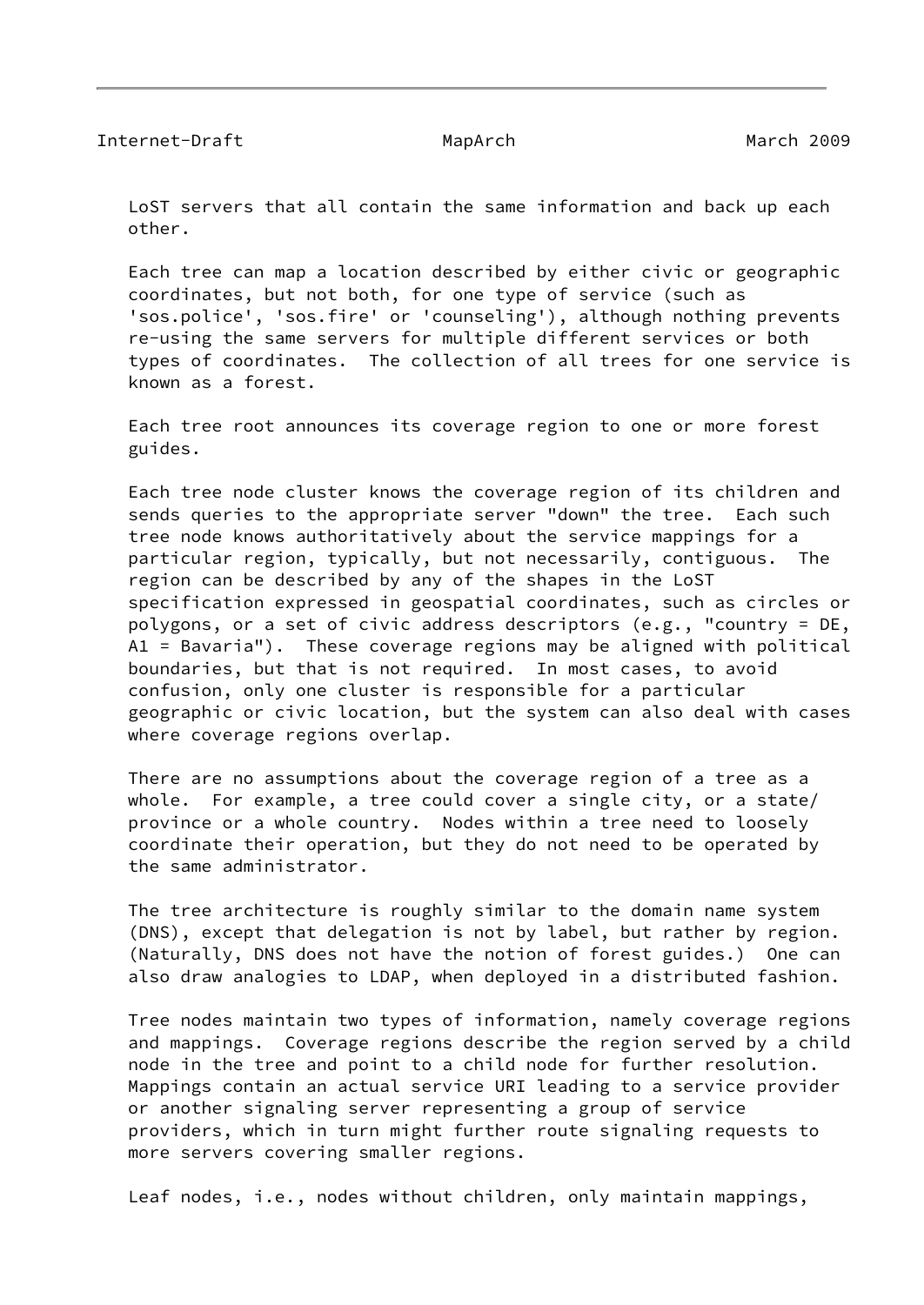while tree nodes above the leaf nodes only maintain coverage regions. An example for emergency services of a leaf node entry is shown

Schulzrinne Expires September 6, 2009 [Page 9]

Internet-Draft MapArch MapArch Mach 2009

 below, indicating how queries for three towns are directed to different PSAPs. Queries for Englewood are directed to another LoST server instead.

| country  | A1 A2 |           | A3.      | resource or LoST server     |
|----------|-------|-----------|----------|-----------------------------|
| US       |       | NJ Bergen | Leonia   | sip:psap@leonianj.gov       |
| US       |       | NJ Bergen | Fort Lee | sip:emergency@fortleenj.org |
| US       |       | NJ Bergen | Teaneck  | sip:police@teanecknjgov.org |
| US       |       | NJ Bergen |          | Englewood englewoodnj.gov   |
| $\cdots$ |       |           |          |                             |

 Coverage regions are described by sets of LoST-compatible shapes enclosing contiguous geographic areas or by descriptors enumerating groups of civic locations. For the former, the LoST server performs the same matching operation as described in Section 12.2 of the LoST specification [[RFC5222](https://datatracker.ietf.org/doc/pdf/rfc5222)] to find the tree or AMS.

 As a civic location example, a state-level tree node for New Jersey in the United States may contain the coverage region entries shown below, indicating that any query matching a location in Bergen County, for example, would be redirected or forwarded to the node located at bergen.nj.example.org.

 There is no requirement that all child nodes cover the same level within the civic hierarchy. As an example, in the table below, the city of Newark has decided to be listed directly within the state node, rather than through the county. Longest-match rules allow partial coverage, so that for queries for all other towns within Essex county would be directed to the county node for further resolution.

|  | $C$ A1 A2 |                | A3      | LoST server name              |
|--|-----------|----------------|---------|-------------------------------|
|  |           | US NJ Atlantic | $\star$ | atlantic.nj.example.org/sos   |
|  |           | US NJ Bergen   | $\star$ | bergen.nj.example.org/sos     |
|  |           | US NJ Monmouth | $\star$ | monmouth.nj.example.org/sos   |
|  |           | US NJ Essex    | $\star$ | essex.nj.example.org/sos      |
|  |           | US NJ Essex    |         | Newark newark.example.com/sos |
|  |           |                |         |                               |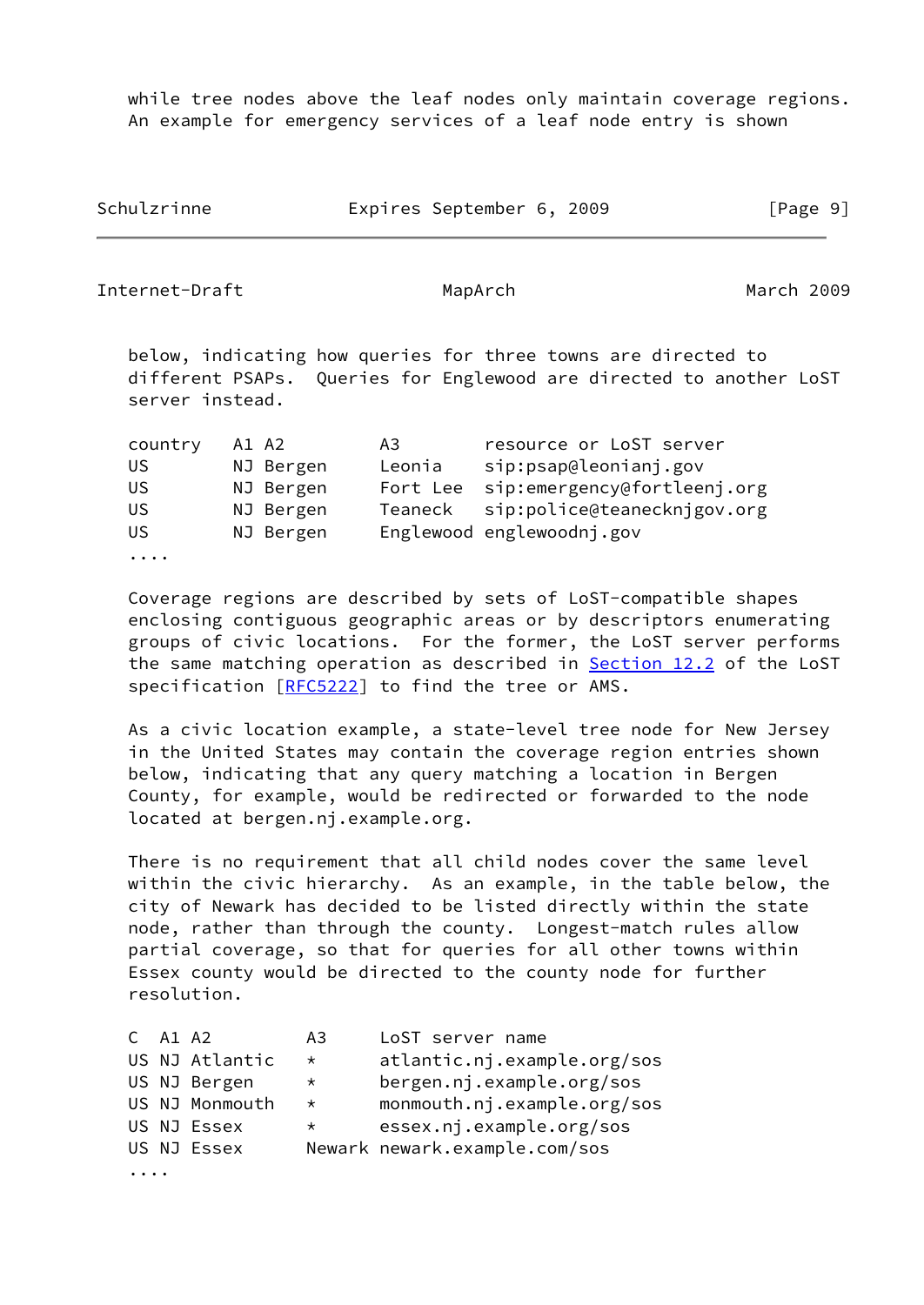Thus, there is no substantial difference between coverage region and mapping data. The only difference is that coverage regions return names of LoST servers, while mapping entries contain service URLs. Mapping entries may be specific down to the house or floor level or may only contain street-level information. For example, in the United States, civic mapping data for emergency services is generally limited to address ranges ("MSAG data"), so initial mapping databases may only contain street-level information.

Schulzrinne **Expires September 6, 2009** [Page 10]

# <span id="page-11-1"></span>Internet-Draft MapArch March 2009

 To automate the maintenance of trees, the LoST synchronization mechanism  $[I-D.schulzrinne-ecrit-lost-sync]$  $[I-D.schulzrinne-ecrit-lost-sync]$  $[I-D.schulzrinne-ecrit-lost-sync]$  allows nodes to query other nodes for mapping data and coverage regions, both within a cluster and across different hierarchy levels in a tree. In the example above, the state-run node would query the county nodes and use the records returned to distribute incoming LoST queries to the county nodes. Conversely, nodes could also contact their parent nodes to tell them about their coverage region. There is some benefit of child nodes contacting their parents, as this allows changes in coverage region to propagate quickly up the tree.

# <span id="page-11-0"></span>[7.2](#page-11-0). Answering Queries

Within a tree, the basic operation is straightforward: A query reaches the root of the tree. That node determines which coverage region matches that request and forwards the request to the URL indicated in the coverage region record, returning a response to the querier when it in turns receives an answer (recursion). Alternatively, the node returns the URL of that child node to the querier (iteration). This process applies to each node, i.e., a node does not need to know whether the original query came from a parent node, a seeker, a forest guide or a resolver.

 For efficiency, a node MAY return region information instead of a point answer. Thus, instead of returning that a particular geospatial coordinate maps to a service or mapping URL, it MAY return a polygon indicating the region for which this answer would be returned, along with expiration time (time-to-live) information. The querying node can then cache this information for future use.

 For civic coordinates, trees may not include individual mapping records for each floor, house number or street. To avoid giving the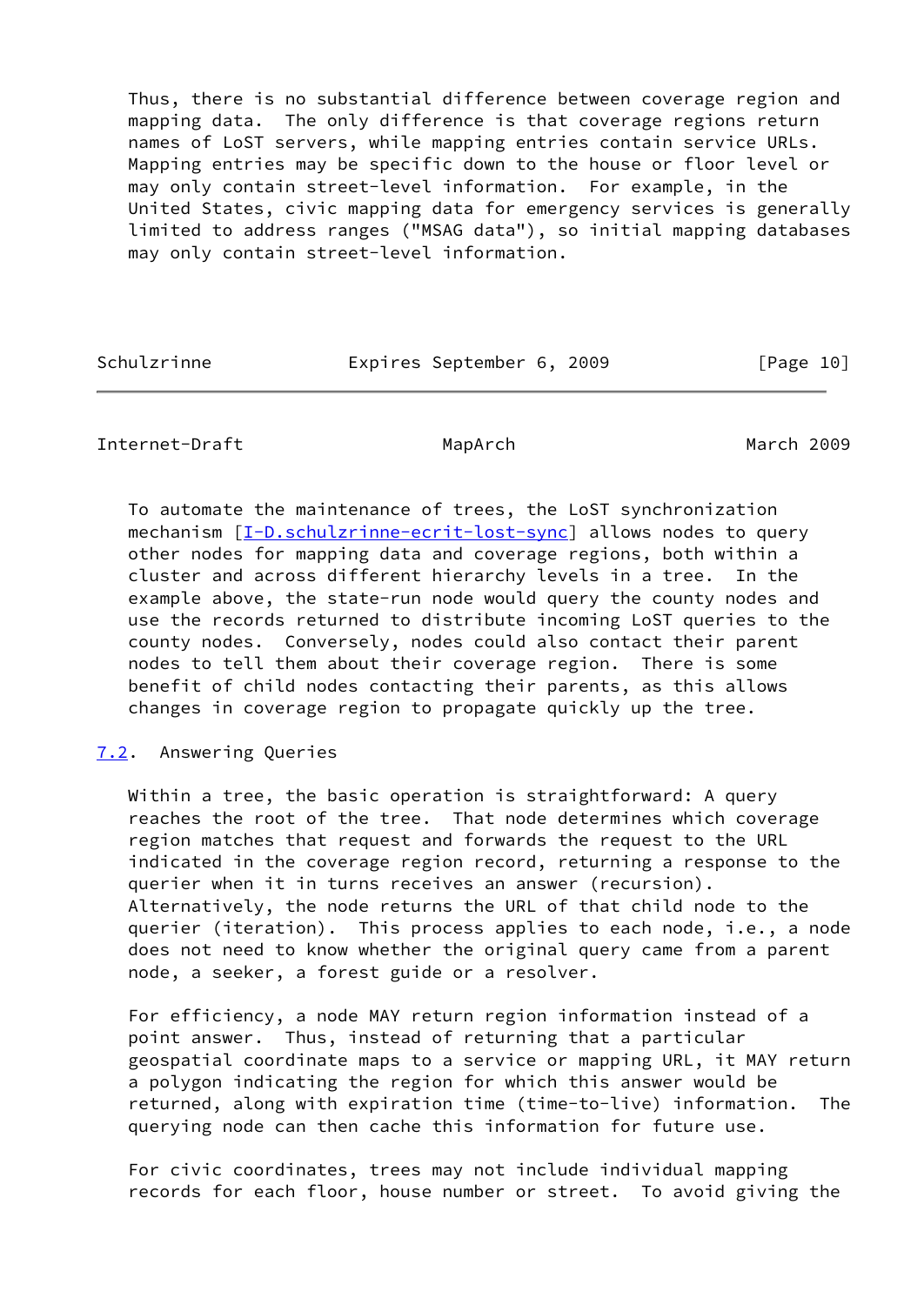wrong indication that a particular location has been found valid, LoST can indicate which parts of the location information have actually been used to look up a mapping.

### <span id="page-12-0"></span>[7.3](#page-12-0). Overlapping Coverage Regions

 In some cases, coverage regions may overlap, either because there is a dispute as to who handles a particular geographic region or, more likely, since the resolution of the coverage map may not be sufficiently high. For example, a node may "shave some corners" off its polygon, so that its coverage region appears to overlap with its geographic neighbor. For civic coordinates, houses on the same street may be served by different PSAPs. The mapping mechanism needs to work even if a coverage map is imprecise or if there are disputes about coverage.

| Schulzrinne | Expires September 6, 2009 | [Page 11] |
|-------------|---------------------------|-----------|
|             |                           |           |

<span id="page-12-2"></span>Internet-Draft MapArch March 2009

 The solution for overlapping coverage regions is relatively simple. If a query matches multiple coverage regions, the node returns all URLs, in redirection mode, or queries both children, if in recursive mode. If the overlapping coverage is caused by imprecise coverage maps, only one will return a result and the others will return an error indication. If the particular location is disputed territory, the response will contain all answers, leaving it to the querier to choose the preferred solution or trying to contact all services in turn.

# <span id="page-12-1"></span>[7.4](#page-12-1). Scaling and Reliability

 Since they provide authoritative information, tree nodes need to be highly reliable. Thus, while this document refers to tree nodes as logical entities within the tree, an actual implementation would likely replicate node information across several servers, forming a cluster. Each such node would have the same information. Standard techniques such as DNS SRV records can be used to select one of the servers. Replication within the cluster can use any suitable protocol mechanism, but a standardized incremental update mechanism makes it easier to spread those nodes across multiple independently administered locations. The techniques developed for meshed SLP [\[RFC3528](https://datatracker.ietf.org/doc/pdf/rfc3528)] are applicable here.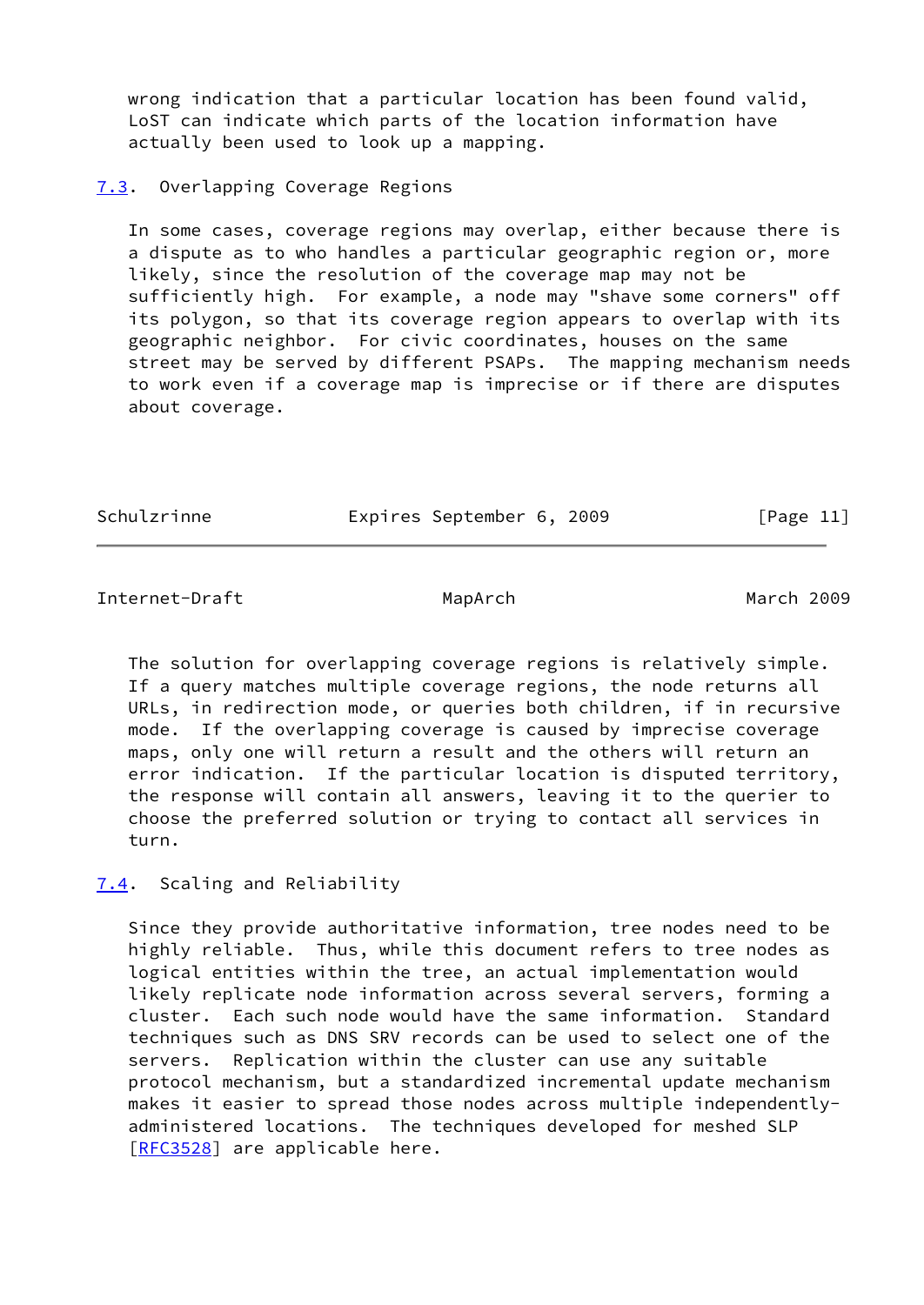# <span id="page-13-0"></span>[8](#page-13-0). Forest Guides

 Unfortunately, just having trees covering various regions of the world is not sufficient as a client of the mapping protocol would not generally be able to keep track of all the trees in the forest. To facilitate orientation among the trees, we introduce a forest guide (FG) which keeps track of the coverage regions of all the trees for one service. For scalability and reliability, there will need to be a large number of forest guides, all providing the same information. A seeker can contact a suitable forest guide and will then be directed to the right tree or, rarely, set of trees. Forest guides do not provide mapping information themselves, but rather redirect to mapping servers. In some configurations, not all forest guides may provide the same information, due to policy reasons.

 Forest guides fulfill a similar role to root servers in DNS. They distribute information, signed for authenticity, offered by trees. However, introducing forest guides avoids creating a global root, with the attendant management and control issues.

 However, unlike DNS root servers, forest guides may offer different information based on local policy. Forest guides can also restrict their data synchronization to parts of the information. For example,

| Schulzrinne | Expires September 6, 2009 |  | [Page 12] |  |
|-------------|---------------------------|--|-----------|--|

<span id="page-13-1"></span>Internet-Draft MapArch March 2009

 if country C does not recognize country T, C can propagate tree regions for all but T.

 For authenticity, the coverage regions SHOULD be digitally signed by the authorities responsible for the region, as discussed in more detail in  $Section 10$ . They are used by resolvers and possibly seekers to find the appropriate tree for a particular area. All forest guides should have consistent information, i.e., a collection of all the coverage regions of all the trees. A tree node at the top of a tree can contact any forest guide and inject new coverage region information into the system. One would expect that each tree announces its coverage to more than one forest guide. Each forest guide peers with one or more other guides and distributes new coverage region announcements to other guides. Due to policy and maybe political reasons, not all forest guides may share the same coverage region data.

Forest guides can, in principle, be operated by anybody, including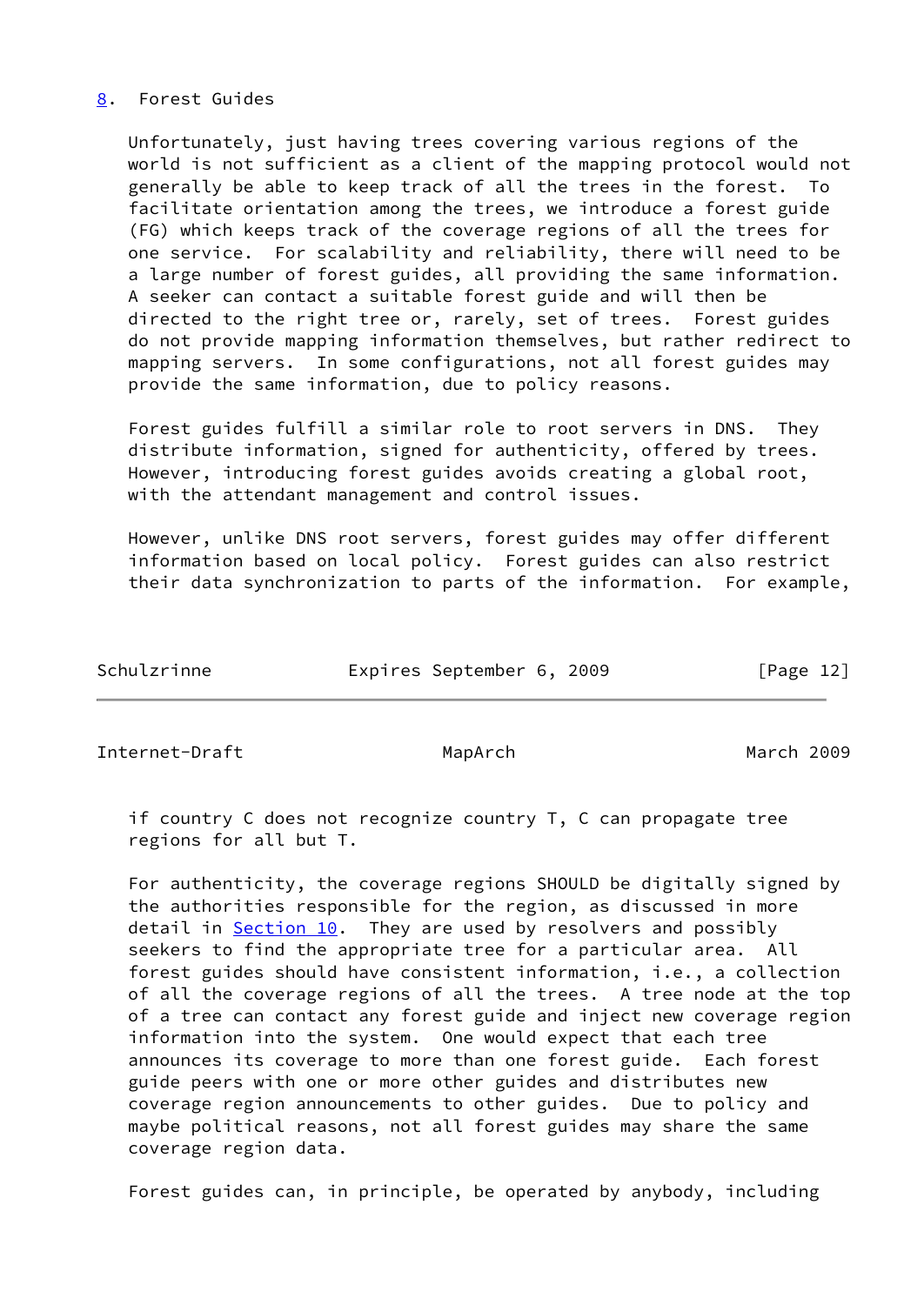voice service providers, Internet access providers, dedicated services providers and enterprises.

 As in routing, peering with other forest guides implies a certain amount of trust in the peer. Thus, peering is likely to require some negotiation between the administering parties concerned, rather than automatic configuration. The mechanism itself does not imply a particular policy as to who gets to advertise a particular coverage region.

#### <span id="page-14-0"></span>[9](#page-14-0). Configuring Service Numbers

 The section below is not directly related to the problem of determining service location, but is an instance of the more generic problem solved by this architecture, namely mapping location information to service-related parameters, such as service numbers.

 For the foreseeable future, some user devices and software will emulate the user interface of a telephone, i.e., the only way to enter call address information is via a 12-button keypad with digits and the asterisk and hash symbol. These devices use service numbers to identify services. The best-known examples of service numbers are emergency numbers, such as 9-1-1 in North America and 1-1-2 in Europe. However, many other public and private service numbers have been defined, ranging in the United States from 3-1-1 for non emergency local government services to 4-1-1 for directory assistance to various "800" numbers for anything from roadside assistance to legal services to home-delivery food.

| Schulzrinne | Expires September 6, 2009 |  | [Page 13] |
|-------------|---------------------------|--|-----------|
|-------------|---------------------------|--|-----------|

Internet-Draft MapArch MapArch March 2009

 Such service numbers are likely to be used until essentially all communication devices feature IP connectivity and an alphanumeric keyboard. Unfortunately, for emergency services, more than 60 emergency numbers are in use throughout the world, with many of those numbers serving non-emergency purposes elsewhere, e.g., identifying repair or directory services. Countries also occasionally change their emergency numbers to conform to regional agreements. An example is the introduction of "1-1-2" for countries in Europe.

 Thus, a system that allows devices to be used internationally to place calls needs to allow devices to discover service numbers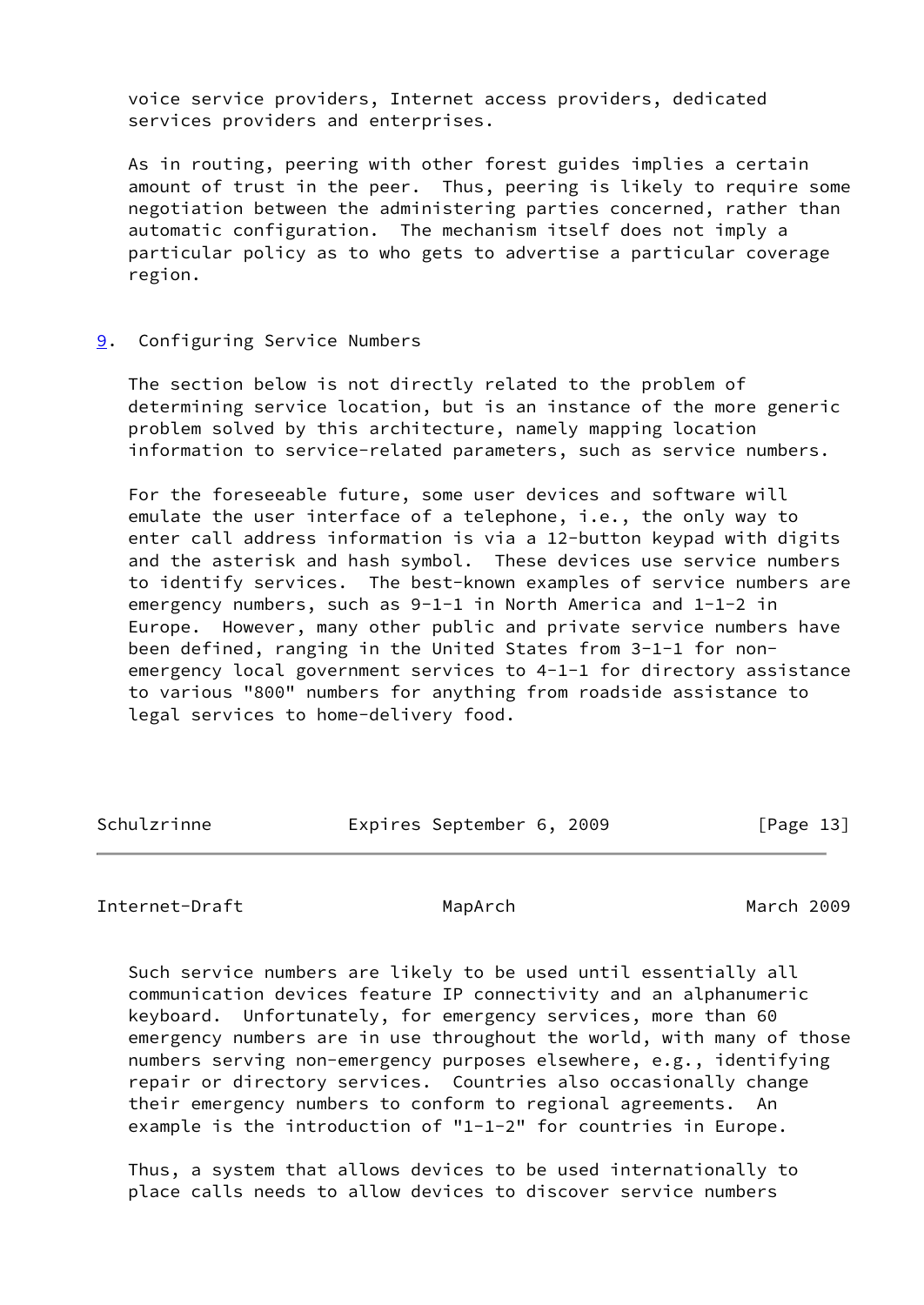automatically. In the Internet-based system proposed here [\[I-D.ietf-ecrit-framework](#page-18-1)], these numbers are strictly used as a human user interface mechanism and are generally not visible in call signaling messages, which carry the service URN [\[RFC5031](https://datatracker.ietf.org/doc/pdf/rfc5031)] instead.

 For the best user experience, systems should be able to discover two sets of service numbers, namely those used in the user's home country and in the country the user is currently visiting. The user is most likely to remember the former, but a companion borrowing a device in an emergency, say, may only know the local emergency numbers.

 Determining home and local service numbers is a configuration problem, but unfortunately, existing configuration mechanisms are ill-suited for this purpose. For example, a DHCP server might be able to provide the local service numbers, but not the home numbers. When virtual private networks (VPNs) are used, even DHCP may provide numbers of uncertain origin, as a user may contact the home network or some local branch office of the corporate network. Similarly, SIP configuration [[I-D.ietf-sipping-config-framework\]](#page-18-3) would be able to provide the numbers valid at the location of the SIP service provider, but even a SIP service provider with national footprint may serve customers that are visiting any number of other countries.

 Also, while initially there are likely to be only a few service numbers, e.g., for emergency services, the LoST architecture can be used to support other services, as noted. Configuring every local DHCP or SIP configuration server with that information is likely to be error-prone and tedious.

 For these reasons, the LoST-based mapping architecture supports providing service numbers to end systems based on caller location. The mapping operation is almost exactly the same as for determining the service URL. The mapping can be obtained either along with the service URL or through a separate request. The major difference between the two requests is that service numbers often have much larger regions of validity than the service URL itself. Also, the service number is likely to be valid longer than the service URL.

| Schulzrinne | Expires September 6, 2009 |  | [Page 14] |  |
|-------------|---------------------------|--|-----------|--|
|             |                           |  |           |  |

<span id="page-15-0"></span>Internet-Draft MapArch March 2009

 Finally, an end system may want to look up the service number for its home location, not just its current (visited) location.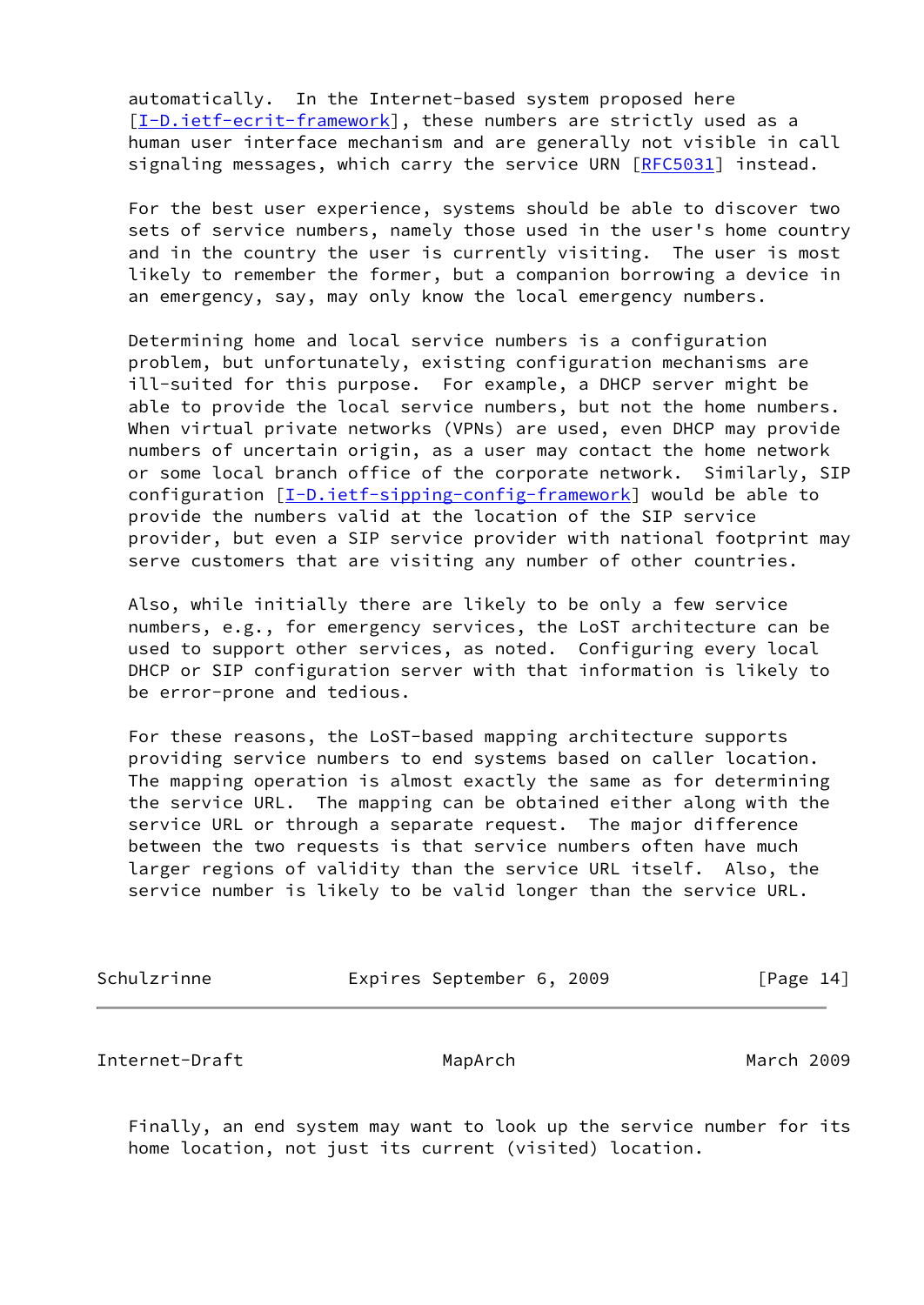# <span id="page-16-0"></span>[10.](#page-16-0) Security Considerations

 Security considerations for emergency services mapping are discussed in [[RFC5069\]](https://datatracker.ietf.org/doc/pdf/rfc5069), while [\[RFC5031](https://datatracker.ietf.org/doc/pdf/rfc5031)] discusses issues related to the service URN, one of the inputs into the mapping protocol. LoST-related security considerations are naturally discussed in the LoST [\[RFC5222](https://datatracker.ietf.org/doc/pdf/rfc5222)] specification.

 The architecture addresses the following security issues, usually through the underlying transport security associations:

- Server impersonation: Seekers, resolvers, fellow tree guides and cluster members can assure themselves of the identity of the remote party by using the facilities in the underlying channel security mechanism, such as TLS [[RFC5246\]](https://datatracker.ietf.org/doc/pdf/rfc5246).
- Query or query result corruption: To avoid that an attacker can modify the query or its result, the architecture RECOMMENDS the use of channel security, such as TLS. Results SHOULD also be digitally signed, e.g., using XML digital signatures [[W3C.REC-xmldsig-core-20020212\]](#page-18-4). Note, however, that simple origin assertion may not provide the end system with enough useful information as it has no good way of knowing that a particular signer is authorized to represent a particular geographic area. It might be necessary that certain well-known Certificate Authorities (CAs) vet sources of mapping information and provide special certificates for that purpose. In many cases, a seeker will have to trust its local resolver to vet information for trustworthiness; in turn, the resolver may rely on trusted forest guides to steer it to the correct information.
- Coverage region corruption: To avoid that a third party or an untrustworthy member of a server population claims a coverage region that it is not authorized for, any node introducing a new region map MUST sign the object by protecting the data with an XML digital signature [\[W3C.REC-xmldsig-core-20020212\]](#page-18-4). A recipient MUST verify, through a local policy mechanism, that the signing entity is indeed authorized to speak for that region. Determining who can speak for a particular region is inherently difficult unless there is a small set of authorizing entities that participants in the mapping architecture can trust. Receiving systems should be particularly suspicious if an existing coverage region is replaced with a new one with a new mapping address. In many cases, trust will be mediated: A seeker will have a trust relationship with a resolver. The resolver, in turn, will contact a trusted forest guide.

Schulzrinne **Expires September 6, 2009** [Page 15]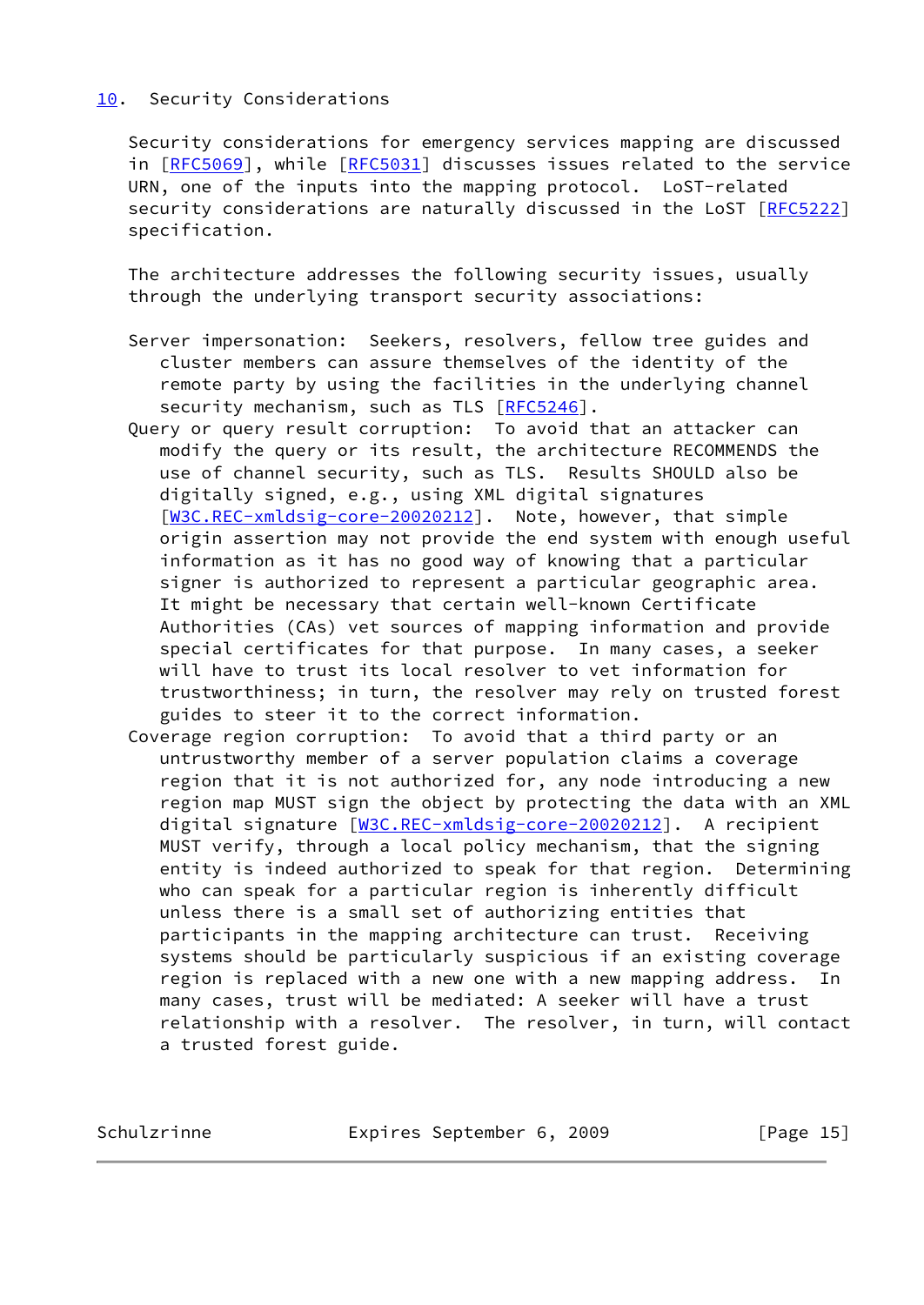<span id="page-17-1"></span> Additional threats that need to be addressed by operational measures include denial-of-service attacks [[I-D.ietf-ecrit-phonebcp](#page-18-5)].

#### <span id="page-17-0"></span>[11.](#page-17-0) IANA Considerations

 Since this document describes an architecture, not a protocol, it does not ask IANA to register any protocol constants.

#### <span id="page-17-2"></span>[12.](#page-17-2) Acknowledgments

 Jari Arkko, Richard Barnes, Cullen Jennings, Jong Yul Kim, Otmar Lendl, Matt Lepinski, Chris Newman, Andrew Newton, Jon Peterson, Schida Schubert, Murugaraj Shanmugam, Richard Stastny, and Hannes Tschofenig provided helpful comments.

#### <span id="page-17-3"></span>[13.](#page-17-3) References

- <span id="page-17-4"></span>[13.1](#page-17-4). Normative References
	- [RFC2119] Bradner, S., "Key words for use in RFCs to Indicate Requirement Levels", [BCP 14](https://datatracker.ietf.org/doc/pdf/bcp14), [RFC 2119](https://datatracker.ietf.org/doc/pdf/rfc2119), March 1997.
	- [RFC5031] Schulzrinne, H., "A Uniform Resource Name (URN) for Emergency and Other Well-Known Services", [RFC 5031](https://datatracker.ietf.org/doc/pdf/rfc5031), January 2008.
	- [RFC5222] Hardie, T., Newton, A., Schulzrinne, H., and H. Tschofenig, "LoST: A Location-to-Service Translation Protocol", [RFC 5222](https://datatracker.ietf.org/doc/pdf/rfc5222), August 2008.
	- [RFC5223] Schulzrinne, H., Polk, J., and H. Tschofenig, "Discovering Location-to-Service Translation (LoST) Servers Using the Dynamic Host Configuration Protocol (DHCP)", [RFC 5223](https://datatracker.ietf.org/doc/pdf/rfc5223), August 2008.

#### <span id="page-17-5"></span>[13.2](#page-17-5). Informative References

- [RFC3528] Zhao, W., Schulzrinne, H., and E. Guttman, "Mesh-enhanced Service Location Protocol (mSLP)", [RFC 3528](https://datatracker.ietf.org/doc/pdf/rfc3528), April 2003.
- [RFC5012] Schulzrinne, H. and R. Marshall, "Requirements for Emergency Context Resolution with Internet Technologies", [RFC 5012,](https://datatracker.ietf.org/doc/pdf/rfc5012) January 2008.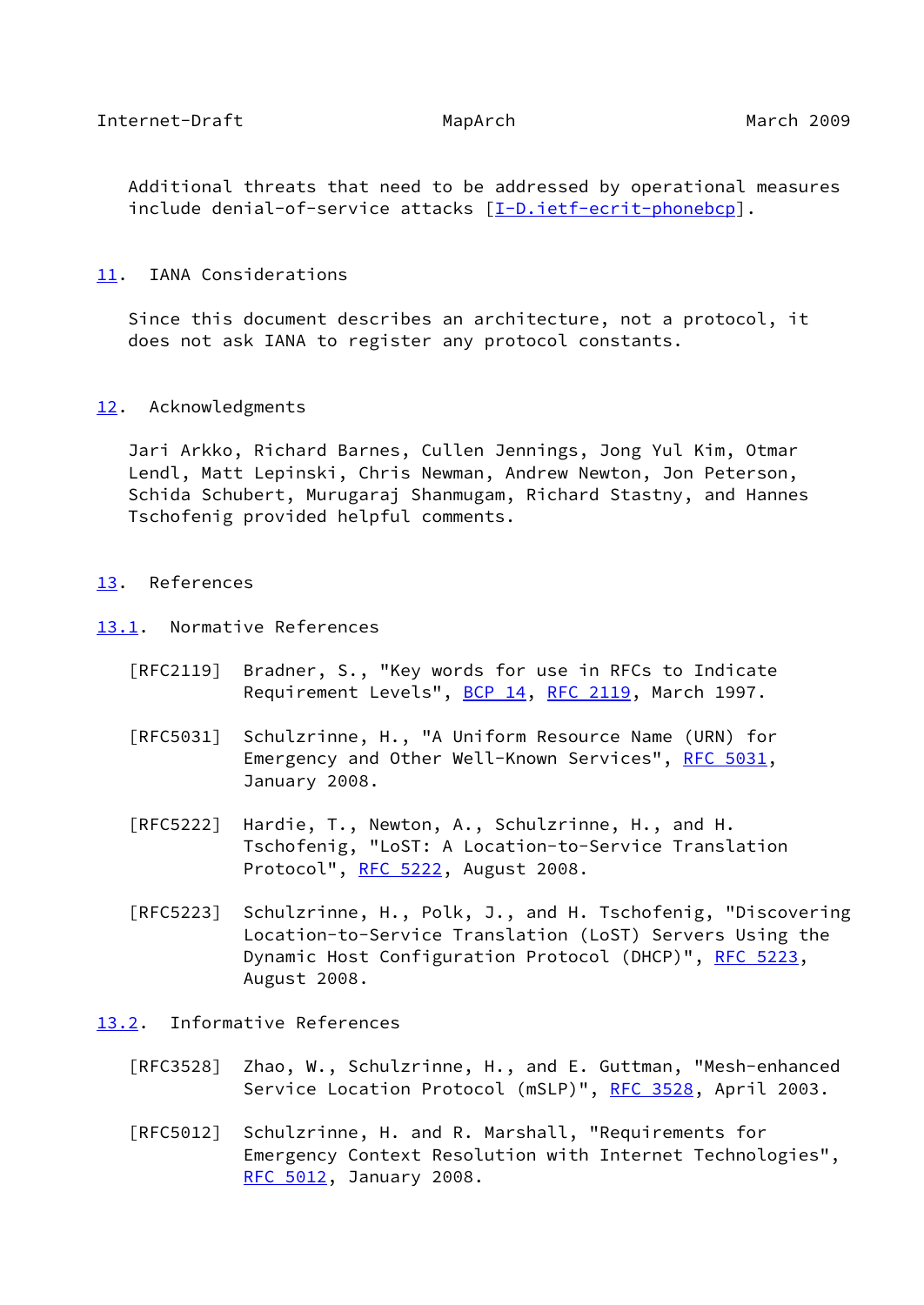[RFC5069] Taylor, T., Tschofenig, H., Schulzrinne, H., and M.

<span id="page-18-5"></span><span id="page-18-4"></span><span id="page-18-3"></span><span id="page-18-2"></span><span id="page-18-1"></span><span id="page-18-0"></span>

| Schulzrinne       | Expires September 6, 2009                                                                                                                                                                                                                                                                    | [Page 16]  |  |
|-------------------|----------------------------------------------------------------------------------------------------------------------------------------------------------------------------------------------------------------------------------------------------------------------------------------------|------------|--|
| Internet-Draft    | MapArch                                                                                                                                                                                                                                                                                      | March 2009 |  |
|                   | Shanmugam, "Security Threats and Requirements for<br>Emergency Call Marking and Mapping", RFC 5069,<br>January 2008.                                                                                                                                                                         |            |  |
| $\lceil$ RFC5246] | Dierks, T. and E. Rescorla, "The Transport Layer Security<br>(TLS) Protocol Version 1.2", RFC 5246, August 2008.                                                                                                                                                                             |            |  |
|                   | [I-D.ietf-sipping-config-framework]<br>Channabasappa, S., "A Framework for Session Initiation<br>Protocol User Agent Profile Delivery",<br>draft-ietf-sipping-config-framework-15 (work in progress),<br>February 2008.                                                                      |            |  |
|                   | [I-D.ietf-ecrit-framework]<br>Rosen, B., Schulzrinne, H., Polk, J., and A. Newton,<br>"Framework for Emergency Calling using Internet<br>Multimedia", draft-ietf-ecrit-framework-08 (work in<br>progress), February 2009.                                                                    |            |  |
|                   | $[I-D.ietf-ecrit-phonebcp]$<br>Rosen, B. and J. Polk, "Best Current Practice for<br>Communications Services in support of Emergency Calling",<br>draft-ietf-ecrit-phonebcp-08 (work in progress),<br>February 2009.                                                                          |            |  |
|                   | [I-D.schulzrinne-ecrit-lost-sync]<br>Schulzrinne, H., "Synchronizing Location-to-Service<br>Translation (LoST) Servers",<br>draft-schulzrinne-ecrit-lost-sync-01 (work in progress),<br>February 2008.                                                                                       |            |  |
|                   | $[W3C \cdot REC-xmldsig-core-20020212]$<br>Reagle, J., Solo, D., and D. Eastlake, "XML-Signature<br>Syntax and Processing", World Wide Web Consortium<br>FirstEdition REC-xmldsig-core-20020212, February 2002,<br><http: 2002="" rec-xmldsig-core-20020212="" tr="" www.w3.org="">.</http:> |            |  |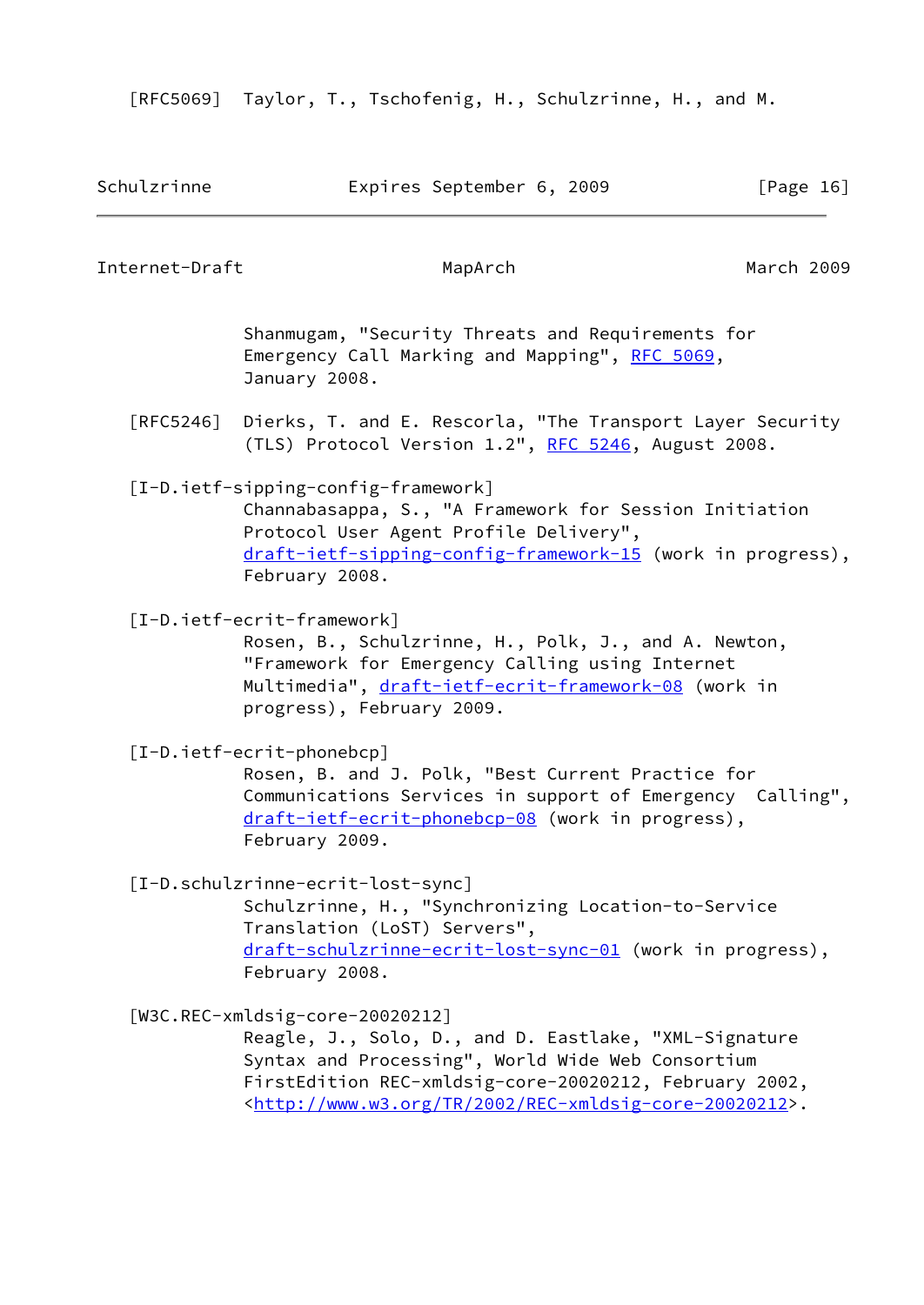# Schulzrinne **Expires September 6, 2009** [Page 17]

Internet-Draft MapArch MapArch March 2009

Author's Address

 Henning Schulzrinne Columbia University Department of Computer Science 450 Computer Science Building New York, NY 10027 US

 Phone: +1 212 939 7004 Email: hgs+ecrit@cs.columbia.edu URI: <http://www.cs.columbia.edu>